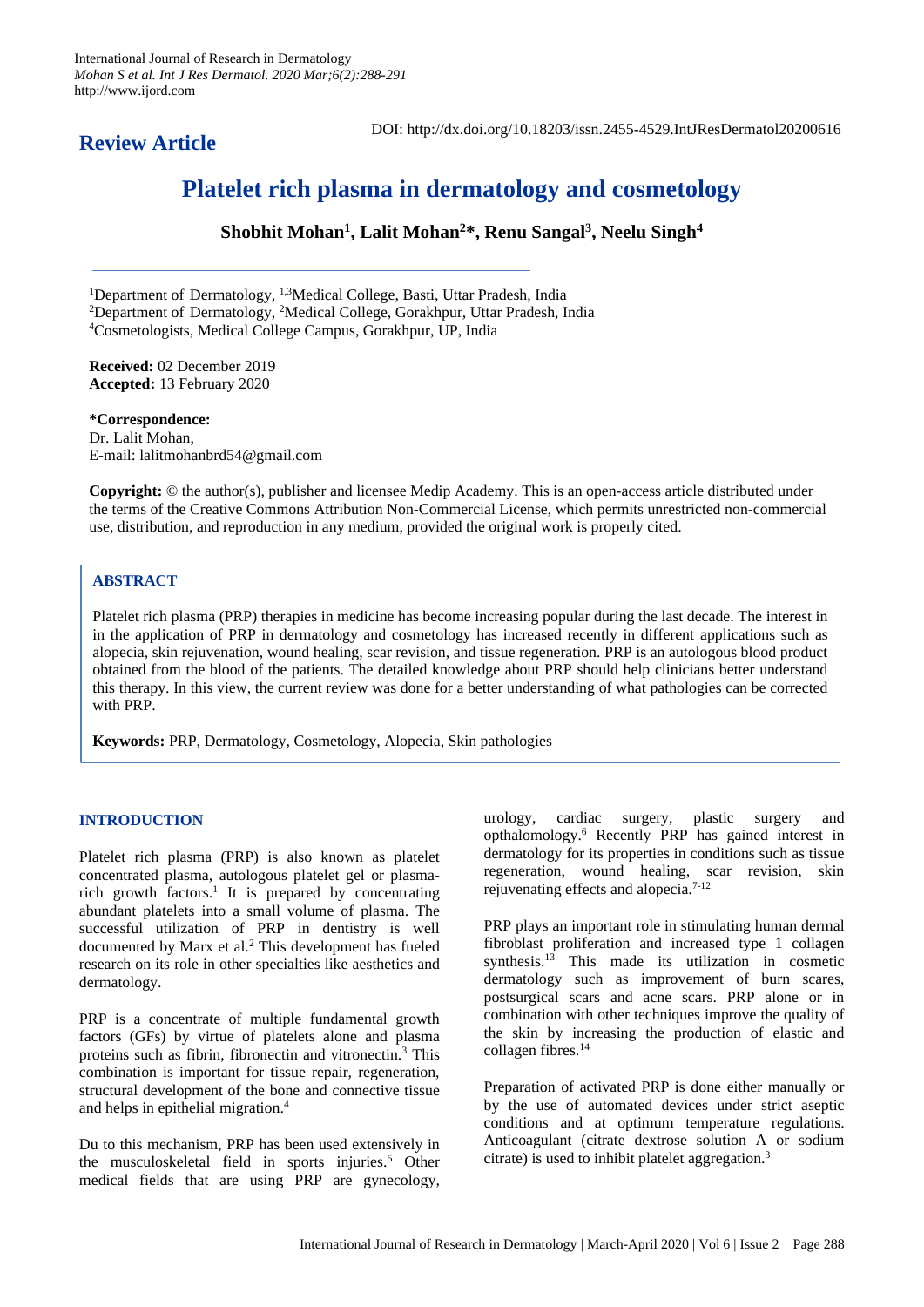#### **PRP IN ALOPECIA**

The angiogenic role of PRP gained attention of dermatologists and plastic surgeons to explore its use in hair growth modality. Activated PRP stimulates proliferation and differentiation of stem cells in the hair follicle bulge area via multiple molecular mechanisms such as upregulation of transcriptional activity of betacatenin, increase bcl-2 levels by anti-apopotic action, activation of Akt and ERK signaling pathways, expression of FGF-7 in dermal papilla cells and by proangiogenesis by increasing VEGF and PDGF.<sup>15</sup>

The efficacy of PRP in alopecia treatment is documented by few studies. According to the study performed by Akiyama et al, epidermal growth factor and transforming growth factor are involved in controlling the growth and differentiation of bulge cells, and platelet-derived growth factor may have associated functions in the interactions between the bulge and the related tissues, starting with follicle morphogenesis.<sup>16,17</sup> Beside this mechanism, the anagen phase is also activated by Wnt/β-catenin/T-cell factor lymphoid enhancer.<sup>18</sup> In the dermal papilla cells, activation of Wnt will lead to accumulation of β-catenin, in combination with T-cell factor lymphoid enhancer which promotes survival, proliferation and angiogenesis. Then the dermal papilla cells inturn initiate the differentiation from the telogen to anagen phase.<sup>19</sup>

Another mechanism in the dermal papilla (DP) cell involved is the activation of extracellular signal-regulated kinase (ERK) and protein kinase B (Akt) signaling that promotes cell survival and prevents apoptosis.<sup>15</sup> Exact role of PRP in promoting hair growth is not fully understood. Li et al explained the mechanism by evaluating the effects of PRP on hair growth using in vitro and in vivo models. In the *in vitro* model, activated PRP was applied to isolated human DP cells. The results proved that PRP increased the proliferation of DP cells by activating ERK and Akt signaling, leading to antiapoptotic effects. It also increased the beta-catenin activity and FGF-7 expression in DP cells. In the *in vivo* model, mice injected with activated PRP exhibited a faster telogen-anagen transition in comparison to control group.<sup>15</sup>

Another mechanism was proposed for the action of PRP on human follicles by Gupta et al. They found elicitation of the Wnt/β-catenin, ERK, and Akt signaling pathways are responsible for promoting cell survival, proliferation, and differentiation.<sup>19</sup> After binding of growth factors with its respective GF receptor, the signalling for the responsible expression begins. The GF-GF receptor activates both Akt and ERK signalling. This activation of signals will inhibit 2 pathways through phosphorylation. Firstly, glycogen synthase kinase-3β that promotes degradation of β-catenin and secondly, Bcl-2-associated death promoter, which is responsible for inducing apoptosis. By these mechanisms PRP might increase vascularization, prevent apoptosis and prolong the duration of anagen phase.<sup>17</sup>

#### **PRP IN SKIN REJUVENATION**

It has been reported that use of PRP increases dermal elasticity by stimulating the elimination of photodamaged extracellular matrix components and by inducing the synthesis of new collagen by dermal fibroblasts via various molecular mechanisms that include increased proliferation of human dermal fibroblasts, increased expression of matrix metalloproteinase (MMP)-1 and MMP-3 (removal of photodamaged ECM), increased production of procollagen type 1 peptide and expression of collagen type-1, alpha-1 which synthesis new collagen, and increased expression of G1 cell cycle regulators which accelerates wound healing.<sup>20,21</sup>

The use of PRP in skin rejuvenation is evidenced by the reports of Shin et al.<sup>22</sup> He used a combination of topical PRP with fractional non-ablative (erbium glass) laser therapy, resulted in improvement in skin elasticity and increase in collagen density. Histological examination showed an increase in length of dermoepidermal junction, and number of fibroblasts and collagen in the treated skin.

In another study, treatment of deep wrinkles and severe photodamaging skin with PRP in combination with fractional ablative lasers (carbon dioxide) reduced transient adverse effects and decreased the downtime.<sup>23</sup>

#### **PRP IN SCARS AND CONTOUR DEFECTS**

PRP has become a promising modality among soft tissue augmentation techniques. Activated PRP has been used as a filler to correct deep nasolabial folds without any adverse effects. It can used as an adjuvant in autologous fat transfer procedures. In an *in vitro* pilot study, the findings revealed that fat grafts in combination with PRP increased vascularity, less fibrosis, fewer cysts and vacuoles and overall improved quality and life time of fat grafts compared to saline.<sup>24</sup> Other findings suggests that fat grafts can be admixed with PRP in treating traumatic scars followed by fractional laser resurfacing to give good results. PRP injections in combination with fractional carbon dioxide resurfacing have shown good results in acne scar resurfacing also, apart from skin rejuvenation.<sup>25</sup>

#### **PRP IN ACUTE AND CHRONIC ULCERS**

PRP showed promising results in the treatment of diabetic neuropathy and other chronic wound ulcers as similar to recombinant PDGF-ββ (becaplermin) gel. Activated PRP is rich in growth factors, and has shown promising results when applied topically to the nonhealing ulcers, to enhance re-epithelization.<sup>26</sup>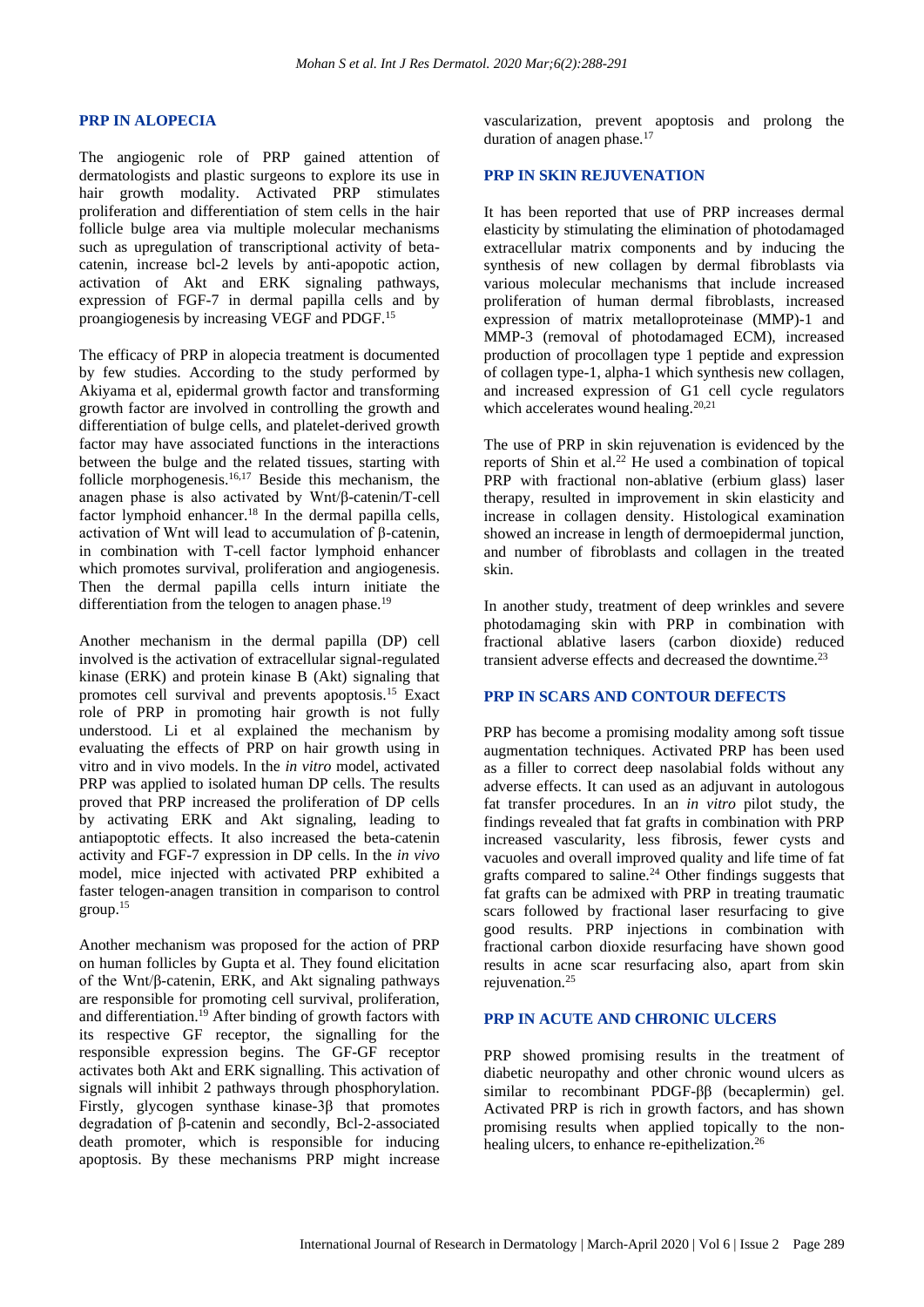In a study by Kim et al, topical application of PRP significantly accelerated the re-epithelialisation process in the case of stasis ulcers, diabetic ulcers, livedoid vasculitis, claw foot and traumatic ulcers by upregulation of cell cycle regulatory proteins like cyclin A and CDK4.<sup>27</sup> Even dermatomyositis associated elbow ulcers have been successfully treated with PRP.<sup>28</sup>

#### **PRP IN LIPODERMATOSCLEROSIS**

Subcutaneous PRP injections in five sessions fortnightly showed complete re-epithelization of venous ulcer and marked improvement in hyperpigmentation and induration at the treated site.<sup>29</sup>

#### **SAFETY OF PRP**

PRP is an autologous preparation and is devoid of any serious adverse effects. Pain or secondary infection at the site of infection can be avoided with proper precautions. PRP is safe and has no issues regarding transmission of infections such as hepatitis-B, C or HIV. Still, some safety concerns with bovine thrombin have been raised about the potential transmission of Cruetzfeld-Jacob disease (mad-cow disease) but some authors refuted the statement affirming that prion vector has been found only in the neural tissues of cattle, whereas thrombin is exclusively isolated from the blood and is also further processed by heating.<sup>30</sup> Some reports stated that postoperative bleeding due to bovine thrombin-induced factor-V deficiency, have made it an unpopular choice but use of  $CaCl<sub>2</sub>$  as an activator, automatically eliminates the above risks.31,32

#### **CONCLUSION**

PRP can be considered as new therapeutic option for different pathologies in dermatology and cosmetology. Understanding the biology and mechanism of action of PRP therapy will help clinicians in selecting specific system to meet the needs of a given indication. In addition, characterizing the type of PRP will helps in standardization of PRP, making it easier to sort and interpret the available data.

*Funding: No funding sources Conflict of interest: None declared Ethical approval: Not required*

#### **REFERENCES**

- 1. Alves R, Grimalt R. A Review of Platelet-Rich Plasma: History, Biology, Mechanism of Action, and Classification. Skin Appendage Disord. 2018;4(1):18-24.
- 2. Marx RE, Garg AK. Dental and Craniofacial Applications of Platelet-Rich Plasma. Chicago: Quintessence Publishing; 2005.
- 3. Arshdeep, M Sendhil Kumaran. Platelet-rich plasma in dermatology: Boon or a bane?. IJDVL. 2014;80:5-14.
- 4. Steed DL. The role of growth factors in wound healing. Surg Clin North Am 1997;77:575-86.
- 5. Lynch MD, Bashir S. Applications of platelet-rich plasma in dermatology: a critical appraisal of the literature. J Dermatolog Treat. 2016;27:285-9.
- 6. Andia E, Rubio-Azpeitia J, Martin I, Abate M. Ekinci D, editor. Current concepts and translational uses of platelet rich plasma biotechnology Biotechnology. InTech, 2015, DOI: 10.5772/59954.
- 7. Li ZJ, Choi HI, Choi DK, Sohn KC, Im M, Seo YJ, Lee YH, et al. Autologous platelet-rich plasma: a potential therapeutic tool for promoting hair growth. Dermatol Surg. 2012;38:1040-6.
- 8. Sommeling CE, Heyneman A, Hoeksema H, Verbelen J, Stillaert FB, Monstrey S. The use of platelet-rich plasma in plastic surgery: a systematic review. J Plast Reconstr Aesthet Surg. 2013;66:301- 11.
- 9. Salazar-Álvarez AE, Riera-del-Moral LF, García-Arranz M, Alvarez-García J, Concepción-Rodriguez NA, Riera-de-Cubas L. Use of platelet-rich plasma in the healing of chronic ulcers of the lower extremity. Actas Dermosifiliogr. 2014;105:597-604.
- 10. Picard F, Hersant B, Bosc R, Meningaud JP. Should we use platelet-rich plasma as an adjunct therapy to treat "acute wounds", "burns", and "laser therapies": a review and a proposal of a quality criteria checklist for further studies. Wound Repair Regen. 2015;23:163-70.
- 11. Cobos R, Aizpuru F, Parraza N, Anitua E, Orive G. Effectiveness and efficiency of platelet rich plasma in the treatment of diabetic ulcers. Curr Pharm Biotechnol. 2015;16:630-4.
- 12. Sclafani AP, Azzi J. Platelet preparations for use in facial rejuvenation and wound healing: a critical review of current literature. Aesthec Plast Surg. 2015;39:495-505.
- 13. Kim DH, Je YJ, Kim CD, Lee YH, Seo YJ, Lee JH, Lee Y. Can platelet-rich plasma be used for skin rejuvenation? Evaluation of effects of platelet-rich plasma on human dermal fibroblast. Ann Dermatol. 2011;23:424-31.
- 14. Girão L. PRP and other applications in dermatology. In: Alves R, Grimalt R, editors. Clinical Indications and Treatment Protocols with Platelet-Rich Plasma in Dermatology. Barcelona: Ediciones Mayo; 2016: 73-78.
- 15. Li ZJ, Choi HI, Choi DK, Sohn KC, Im M, Seo YJ, et al. Autologous platelet-rich plasma: A potential therapeutic tool for promoting hair growth. Dermatol Surg. 2012;38:1040-6.
- 16. Akiyama M, Smith LT, Holbrook KA. Growth factor and growth factor receptor localization in the hair follicle bulge and associated tissue in human fetus. J Invest Dermatol. 1996;106:391-6.
- 17. Takikawa M, Nakamura S, Nakamura S, Ishirara M, Kishimoto S, Sasaki K. Enhanced effect of platelet-